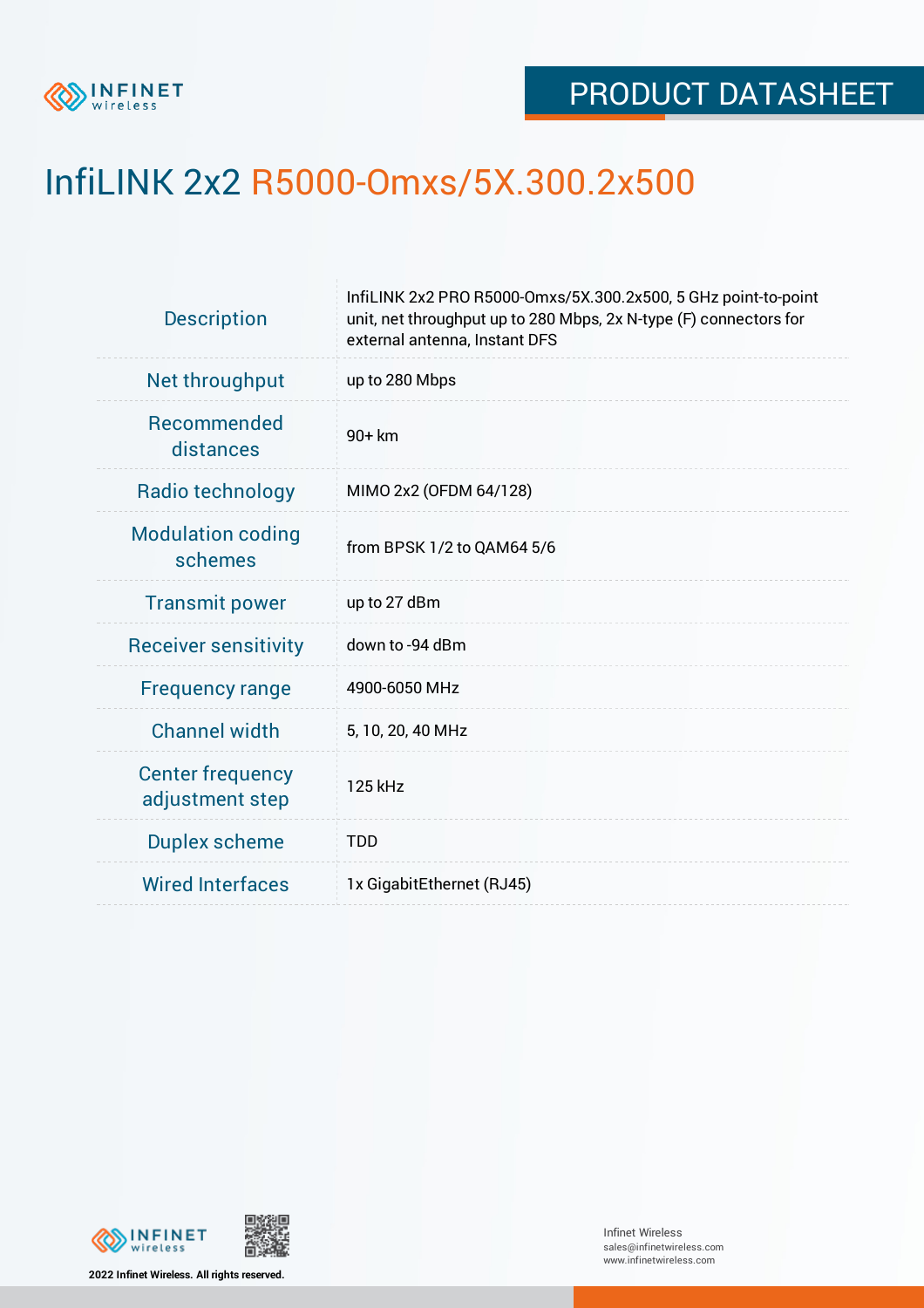

## PRODUCT DATASHEET

# InfiLINK 2x2 R5000-Omxs/5X.300.2x500

| Consumption                | up to 20 W                                                                                                                                                                                                                                                                                                               |                     |                       |                          |                 |  |
|----------------------------|--------------------------------------------------------------------------------------------------------------------------------------------------------------------------------------------------------------------------------------------------------------------------------------------------------------------------|---------------------|-----------------------|--------------------------|-----------------|--|
| <b>Power options</b>       | 110-240 VAC @ 50/60 Hz, ±4356 VDC                                                                                                                                                                                                                                                                                        |                     |                       |                          |                 |  |
| <b>Outdoor Unit (ODU)</b>  | 240 x 240 x 57 mm, 2.2 kg                                                                                                                                                                                                                                                                                                |                     |                       |                          |                 |  |
|                            |                                                                                                                                                                                                                                                                                                                          |                     |                       |                          |                 |  |
| <b>Part Number Options</b> | Prefix<br>R5000-Omxs                                                                                                                                                                                                                                                                                                     | Freq.<br>Band<br>5X | <b>Bitrate</b><br>300 | Output<br>Power<br>2x500 | Capacity<br>300 |  |
| <b>Part Number Example</b> | R5000-Omxs/5X.300.2x500                                                                                                                                                                                                                                                                                                  |                     |                       |                          |                 |  |
| <b>Packing List</b>        | - Outdoor unit R5000-Omxs/5X.300.2x500 - 1 pcs.<br>- Power Supply IDU-BS-G - 1 pcs.<br>- Power Cord - 1 pcs.<br>- Connector - 1 pcs.<br>- Standard RJ-45 connector - 1 pcs.<br>- Shielded RJ-45 connector - 1 pcs.<br>$-$ RJ-45 Plug Cap - 1 pcs.<br>- MONT-KIT-85 Mounting kit - 1 pcs.<br>- Quick Start Guide - 1 pcs. |                     |                       |                          |                 |  |



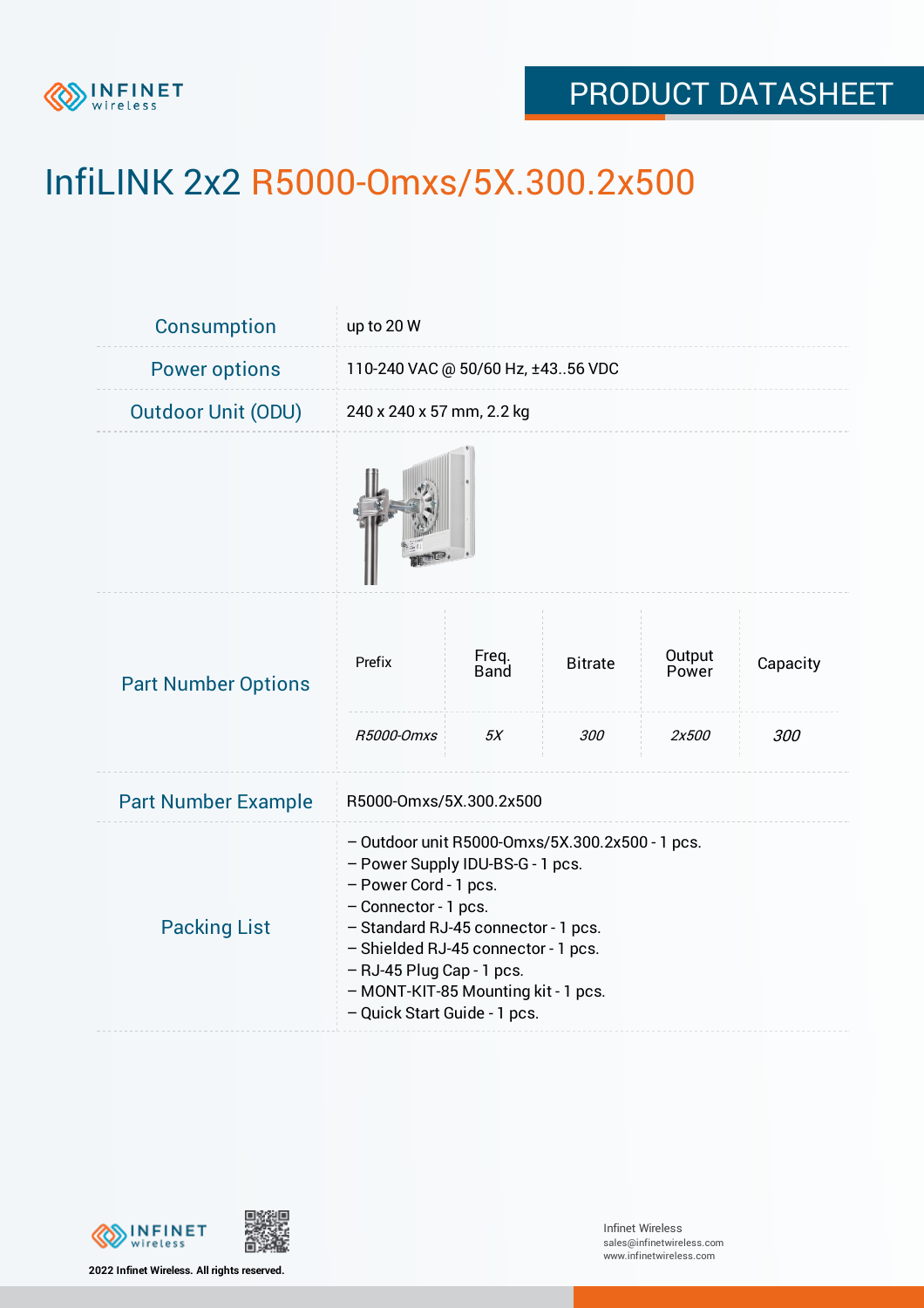

## PRODUCT DATASHEET

# InfiLINK 2x2 R5000-Omxs/5X.300.2x500

### Features

#### **RADIO**

- **Voice/RTP Aware Superpacketing**
- **DFS**
- **Automatic Bitrate Control** Þ
- Þ **Automatic Transmit Power Control**
- ь **TDD synchronization using AUX-ODU-SYNC (excluding Smn/Lmn)**
- **Spectrum Analyzer mode** ۰
- **Channel testing tools** ١

#### **NETWORKING**

- **Ethernet-over-IP and IP-over-IP tunneling**
- **ARP protocol support** ٠
- ۱ **MAC/IP filtering**
- Þ **Full-fledged 2nd layer switch**
- Þ **RIPv2 / OSPFv2 /static routing**
- **L2/L3 Firewall** Þ
- **NAT (multipool, H.323-aware)** Þ
- Þ **DHCP client/server/relay**

#### **MANAGEMENT FEATURES**

- **Various Management Protocols: HTTP, HTTPS, Telnet, SSH, SNMP v1/2c/3 (MIB-II and proprietary MIBs)**
- **Graphical User Interface**
- **LED Indication: power status, wireless and wired link status, signal level**
- **Antenna alignment tool**
- ٠ **Automatic software update**
- **Online monitoring with proprietary EMS InfiMONITOR.**

#### **QUALITY-OF-SERVICE**

- **17 priority queues**
- **IEEE 802.1p support**
- **IP TOS / DiffServ support**
- ٠ **Full voice support**
- **Traffic limiting (absolute, relative, mixed)** ٠
- **Traffic redirection**